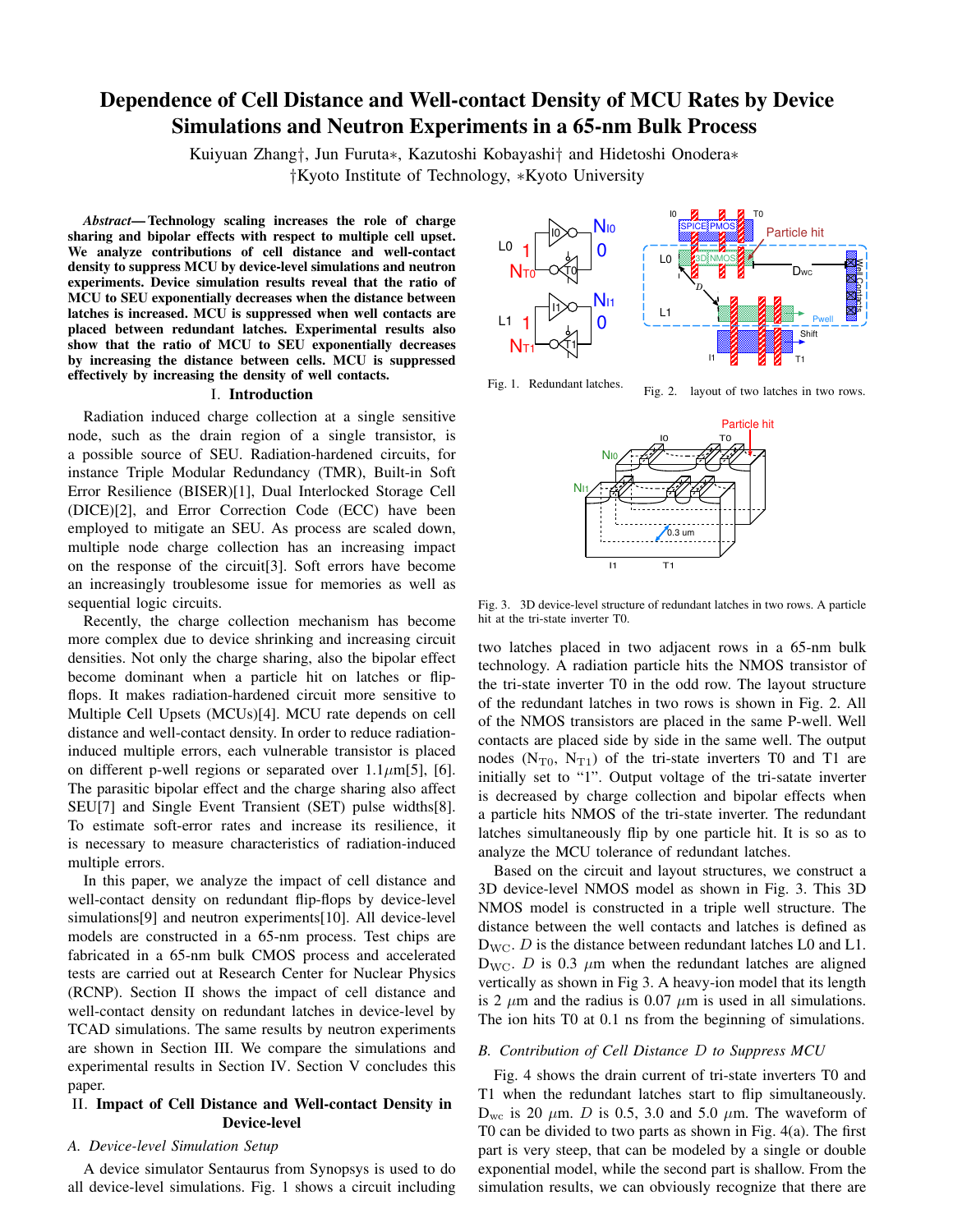

Fig. 4. Transient drain current caused by a particle hit at T0 when redundant latches simultaneously flip. *D* is 0.5, 3.0, 5.0  $\mu$ m



Fig. 5. Voltage outputs of I0 and the well potential of the latch L0 by a particle. *D* is 0.5, 3.0, 5.0 *µ*m.



Fig. 6. Critical charge by ion particle hit on T0. *D* is 0.5, 3.0, 5.0 *µ*m.

two mechanisms occur in the whole charge collection. After the particle hit, a large amount of electrons are collected in the drain region immediately. The first part appears a steep current by the drift. After that, holes still remain in the bulk region, which reduces the source-well potential barrier due to the increase in the potential of the p-well. The source injects electrons into the channel which can be collected at the drain. This effect is called the parasitic bipolar effect because the source-well-drain of NMOS transistor acts as an n-p-n bipolar transistor. The shallow current waveform in the latter part is caused by the parasitic bipolar effect.

As *D* is increased from 0.5 to 5.0  $\mu$ m, the first parts do not change a lot while the shallow parts become wider as shown in Fig 4(a). More charge is collected into T0 by the bipolar effect according to *D*. Fig. 4(b) shows the current waveforms of T1. The slope of the current waveforms are declined by increasing *D*. The charge collection becomes slower by the distance *D*. Less charge is collected into T0 by drift after the particle hits T0. However, the waveforms become wider. More charge is collected into T1 by the bipolar effect. Charge sharing between the redundant latches become weaker while



Fig. 8. Well contacts are placed between the redundant latches.

the charge is mainly collected into T1 by bipolar effects. Fig. 5 shows the voltage waveforms of I0 and the well potential by a particle hit on the tri-state inverter. *D* is 0.5, 3.0 and 5.0  $\mu$ m. The voltage waveforms keep low when the well potential is higher than 0.6V. The voltage waveforms are start to flip when well potential decreases below 0.6V. We also find that the flipped voltage waveforms cross the well potential waveforms at 0.6V. The bipolar transistor can not turn off until the well potential decreases below 0.6V.

Fig. 6 shows the values of critical charge of tri-state inverters T0 and T1 when the redundant latches simultaneously flip. The critical charge becomes bigger when *D* is increased as shown in Fig. 6. As *D* is increased, charge sharing between T0 and T1 becomes weaker. Charge is mainly collected into T1 by the bipolar effect. However, it is hard to elevate the well potential under T1 because T1 is separated far away from T0  $(D \gg 0.3 \mu m)$ . Thus, the energy of the ion particle which simultaneously upsets the redundant latches becomes higher. More charge is collected into T0 and T1 by increasing *D*.

#### *C. Contribution of Well-contact Position to Suppress MCUs*

We place the well contacts adjacent to latches,  $D_{\text{WC}}$ is shorten to 1.0  $\mu$ m from 20  $\mu$ m. LET are 10 and 20 MeV/mg/cm<sup>2</sup>. The redundant latches are aligned vertically  $(D = 0.3 \mu m)$  in these simulations. The volume of collected charge of T0 and T1 are shown in Fig. 7. When the distance  $D_{\text{WC}}$  is shorten from 20  $\mu$ m to 1.0  $\mu$ m, the volume of collected charge decreases by 50%. The well potential under latches keeps steady by placing well contacts close to latches. Bipolar effects under T0 and T1 are suppressed. Thus, less charge is collected to the redundant latches.

When the well contacts are placed between the redundant latches L0 and L1 as shown in Fig. 8, the volume of collected charge is shown in Fig. 9. the collected charge of T0 decreases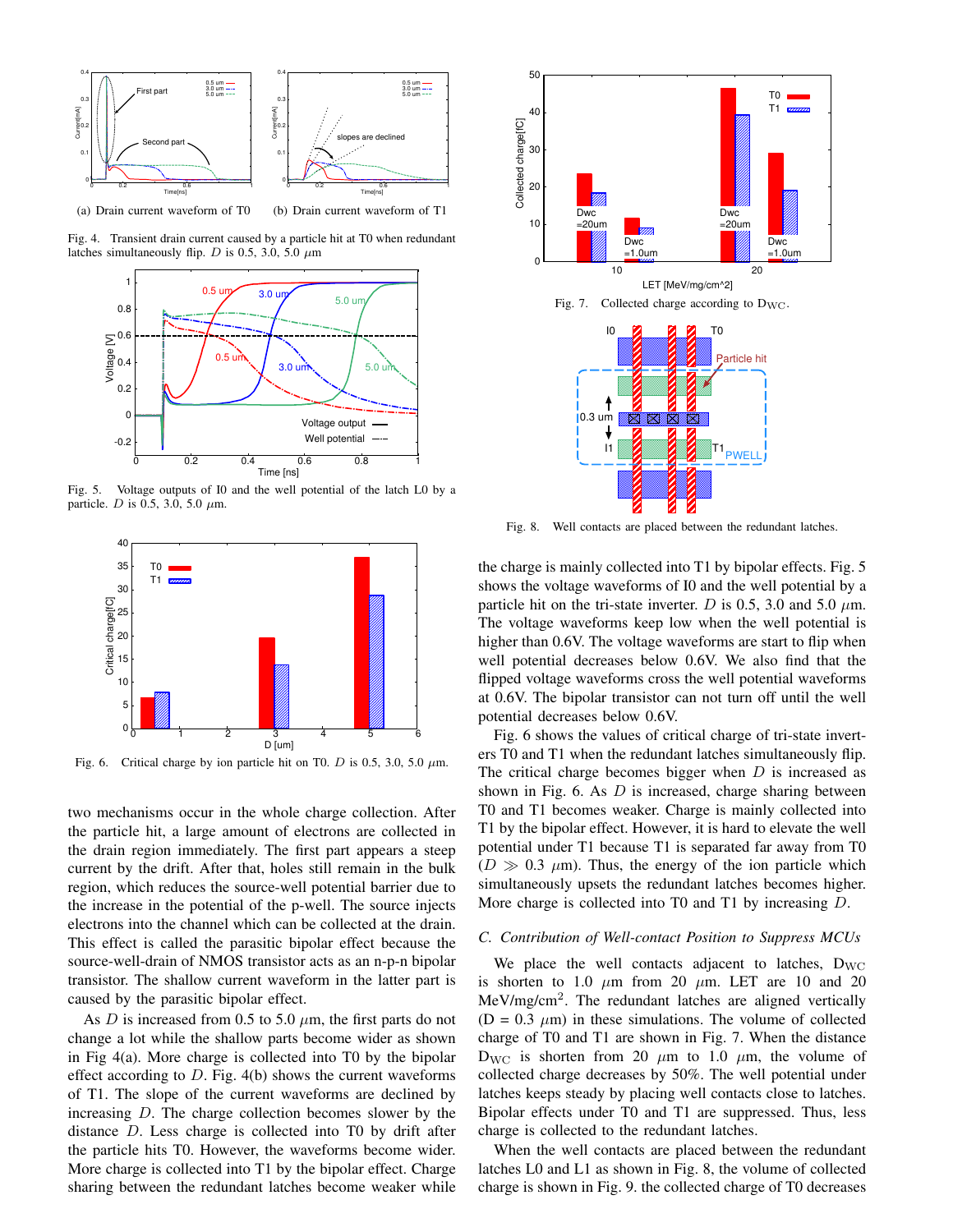

Fig. 9. Collected charge of the structure at which well contacts are placed between the redundant latches.

TABLE I PARAMETERS FOR SER ESTIMATION

| F (cm) | 5.65e-3 |
|--------|---------|
|        |         |
|        |         |

TABLE II

QCRIT AND MCU RATES BY DEVICE SIMULATIONS WHEN  $D_{\text{WC}}$  is 20  $\mu$ m.

| D<br>MCU/SEU <sup>[%]</sup><br>$Q_{\rm crit}$<br>50.18<br>8.31<br>0.5 |  |
|-----------------------------------------------------------------------|--|
|                                                                       |  |
|                                                                       |  |
| 9.95<br>37.70<br>0.6                                                  |  |
| 29.70<br>11.3<br>1.0                                                  |  |
| 17.2<br>10.59<br>1.5                                                  |  |
| 26.9<br>1.94<br>2.0                                                   |  |
| 30.9<br>0.97<br>2.5                                                   |  |
| 32.4<br>3.0<br>0.74                                                   |  |
| 0.026<br>51.5<br>4.0                                                  |  |
| 0.0046<br>61.5<br>4.5                                                 |  |
| 0.0004<br>75.4<br>5.0                                                 |  |
| 0.073<br>45.7<br>Fig. 8                                               |  |

the same volume as the collected charge when  $D_{\text{WC}}$  is 1.0  $\mu$ m. Even though the redundant latches are aligned vertically, the volume of collected charge of T1 decreases by 90% compared to the collected charge when  $D_{\text{WC}}$  is 20  $\mu$ m. In this case, generated charge under the latch T0 can not cross over the well contacts to the T1 side. Thus the charge sharing between the redundant latches is almost prevented. Also the bipolar effects are suppressed effectively, because the well contacts between the redundant latches suppress the well potential elevation. The redundant latches simultaneously flip when LET is increased to 35 MeV/mg/cm<sup>2</sup>, and the critical charge is 45.7 fC.

#### *D. Soft Error Rate Calculation*

Eq. (1) [11] is used to calculate SER in FIT (Failure In Time, number of errors/ $10^9$  hours).

$$
N_{\rm SER}(Q_{\rm crit}) = F \times A \times K \times \exp\left(-\frac{Q_{\rm crit}}{Q_{\rm s}}\right) \quad (1)
$$

where  $F$  is the high-energy neutron flux and  $A$  is the drain area of transistors related to soft errors. *K* is a fitting parameter. *Q*<sup>s</sup> is called "charge collection efficiency" that strongly depends on doping and supply voltage[12]. We use the parameter values as in Table I that are scaled from 100 nm[11] to 65-nm.

MCU rates are calculated by the critical (minimum) charge at which the redundant latches are simultaneous flipped.  $D_{\text{WC}}$ is the distance between the redundant latches and well contacts



Fig. 10. MCU/SEU rates by *D*.  $D_{\text{WC}}=20 \ \mu \text{m}$ .

as in Fig. 2. The  $Q_{\text{crit}}$  and the ratios of MCU to SEU are shown in Table II when  $D_{\text{WC}}$  is 20  $\mu$ m. Fig. 10 shows the distance-dependence of MCU / SEU on redundant latches. Not that the ratios of MCU to SEU which lower than 0.1% are not shown on Fig. 10. The ratio exponentially decreases by increasing *D*. The ratio of MCU to SEU decreases to 0.073% when the well contacts are placed between redundant latches.

# III. Impact of Cell Distance and Well-contact Density on redundant FFs by Neutron Experiments

The experimental results of neutron-induced MCUs on D-FFs are described in this section. We use four different shift registers to estimate soft error rates on redundant flipflops[10]. The dependence of MCUs on the distance of FFs and well-contact density is also shown in this section.

# *A. Test Chips*

We fabricated a test chip in 65-nm bulk CMOS process to measure soft error rates by spallation neutron beam. These test chips are used to reveal the follows.

- MCU rates are decreased by increasing the cell-distance of redundant FFs.
- *•* MCU rates are decreased by high well-contact density (closed well-contact distance).

To estimate soft error rate on redundant FFs, we implement four different shift registers as shown in Fig. 11. All shift registers are constructed by FFs and clock buffer chain [13]. These FFs are constructed in the same layout structure except for well contacts. Fig. 12 shows the schematic diagram. The



Fig. 11. Conceptual layout structures of four different shift registers. Clock buffer chains are omitted in this figure.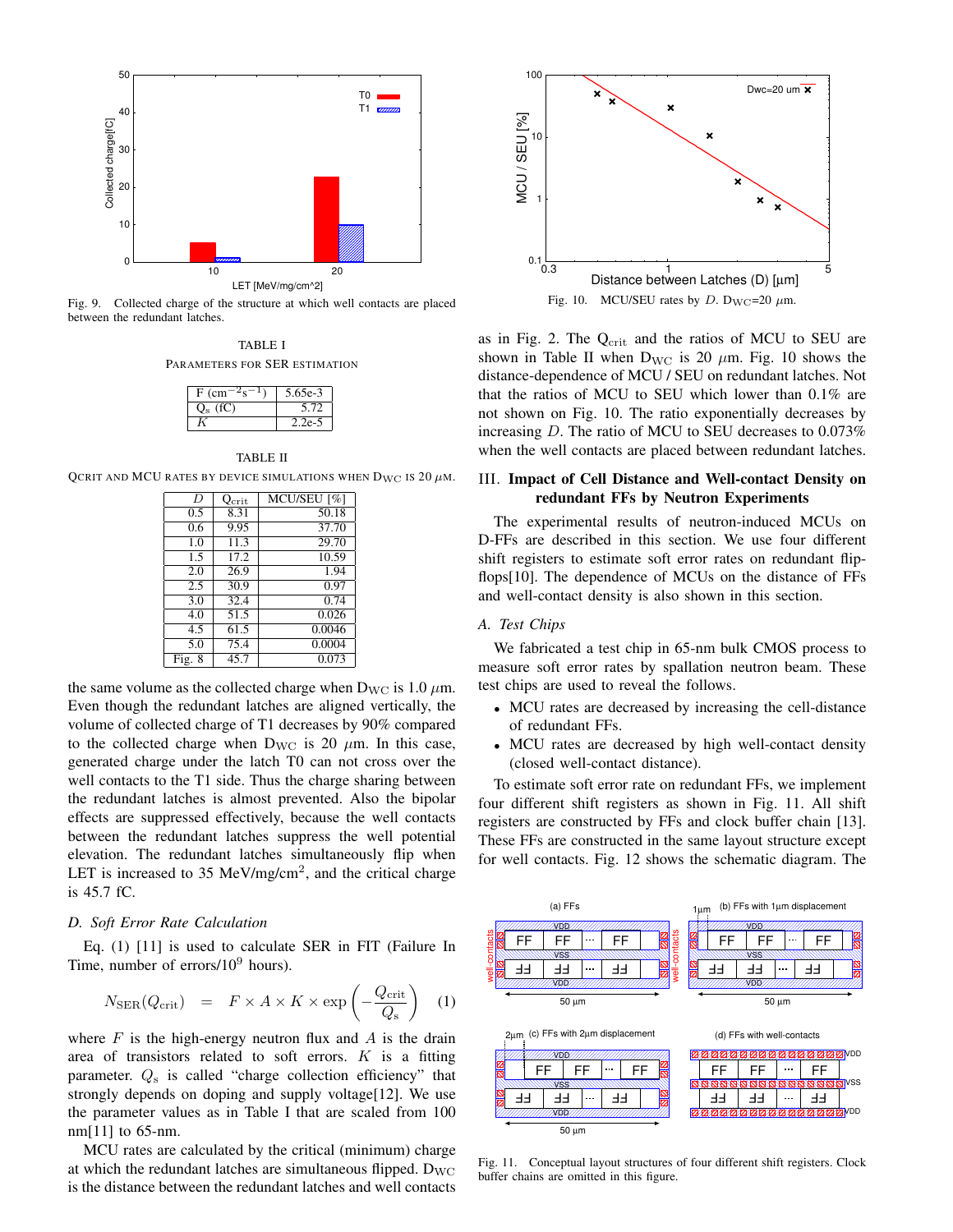

Fig. 12. Schematic diagram of implemented FFs. The values of this figure show normalizing drive strengths.



Fig. 13. Distance between master or salve latches on shift register  $(a) - (c)$ in Fig. 11.

master and slave latches are constructed by inverters and tristate inverters.

The distance between odd rows and even rows in registers (a) – (c) are 0  $\mu$ m, 1  $\mu$ m, and 2  $\mu$ m as shown in Fig. 11. We use these shift registers to estimate the cell-distance independence MCU rates. In addition, shift registers have different distance between slave latches and between master latches as shown in the upper left of Fig. 13.

The well-contacts of shift registers  $(a) - (c)$  are inserted every 50  $\mu$ m. The shift register of Fig. 11 (d) has wellcontact arrays under its power and ground rails, which has 60x higher well-contact density than the others. Therefore, we obtain dependence of MCU rates on well-contact density by comparing MCU rates between the shift registers (a) and (d) which have the same cell distance.

### *B. Experimental Setup*

Fig. 14 shows a test chip micrograph fabricated in a 65-nm bulk CMOS process. Each shift register includes 10k FFs. The total area of four shift registers is  $0.5 \times 0.8$  mm<sup>2</sup> on a 2  $\times$  $4 \text{ mm}^2$  die.

Experiments were carried out by spallation neutron irradiation at RCNP. Fig. 15 shows the neutron beam spectrum compared with the terrestrial neutron spectrum of Tokyo at the ground level. The average acceleration factor is  $3.8 \times 10^8$ . In order to increase error counts, we measured 28 chips at the same time using stacked DUT boards. An engineering LSI tester is used to control DUTs and collect shifted error data.

### *C. Experimental Results*

Table III shows the number of SEU and MCU of each shift register as shown in Fig. 11 by the spallation neutron beam. The ratio of MCU to SEU is up to 23.4% which is close to that on 65-nm SRAM cells[4]. These results clearly show that the shift register (d) has a very low MCU rate and only one MCU is observed on it. The number of MCU is reduced from 110 to 1 by inserting well-contact arrays under supply



 $1e-08$ 1 10 100 1000 1000 Neutron Energy (MeV)

Fig. 15. Neutron spectrum at RCNP.

1e-07

and ground rails of FFs. Therefore, we can improve soft-error resilience of the redundant FFs by increasing well-contacts between redundant latches. It also shows that in the fabricated technology, almost all MCU is caused by the parasitic bipolar effect since it is caused by well-potential perturbation[14].

# IV. Comparison of Device-level Simulations Results and Experimental Results

Fig. 16 shows the distance-dependence of MCU / SEU on FFs which is obtained from the shift registers (a)-(c). The MCU / SEU (y-axis) is obtained from measurement results. The ration of MCU to SEU exponentially decreases influenced by *D−*1*.*<sup>67</sup> (*D* is the distance between two latches) and fitting line shows that it is almost 100% when  $D < 0.3$   $\mu$ m. As shown in Fig. 12, master and slave latches in the FF have different structures. However, experimental results of MCU / SEU are distributed along the same straight line. Therefore, the ratio of MCU to SEU does not depend on the drive strength and load capacitance.

The ratio of MCU to SEU influenced by *D* by device simulations is also shown in Fig. 16. FFs are placed every 5  $\mu$ m on the measured chips. Thus, we calculate the MCU / SEU by device simulations by altering  $D_{\text{WC}}$  in increments of 5  $\mu$ m

TABLE III THE NUMBER OF SEUS AND MCUS BY NEUTRON IRRADIATIONS.

| Shift                    |              |            |      |                    |
|--------------------------|--------------|------------|------|--------------------|
|                          | Min. cell    | $#$ of     | # of | <b>MCU/SEU</b>     |
| Register                 | distance     | <b>SEU</b> | MCU  | $\lceil \% \rceil$ |
| $(a)$ FFs                | $0.66 \mu m$ | 617        | 110  | 17.8               |
| (b) FFs w/ 1 $\mu$ m     | $0.5 \mu m$  | 631        | 148  | 23.4               |
| (c) FFs w/ 2 $\mu$ m     | 1.3 $\mu$ m  | 654        | 91   | 13.9               |
| (d) FFs w/ well-contacts | $0.66 \mu m$ | 498        |      | 0.2                |